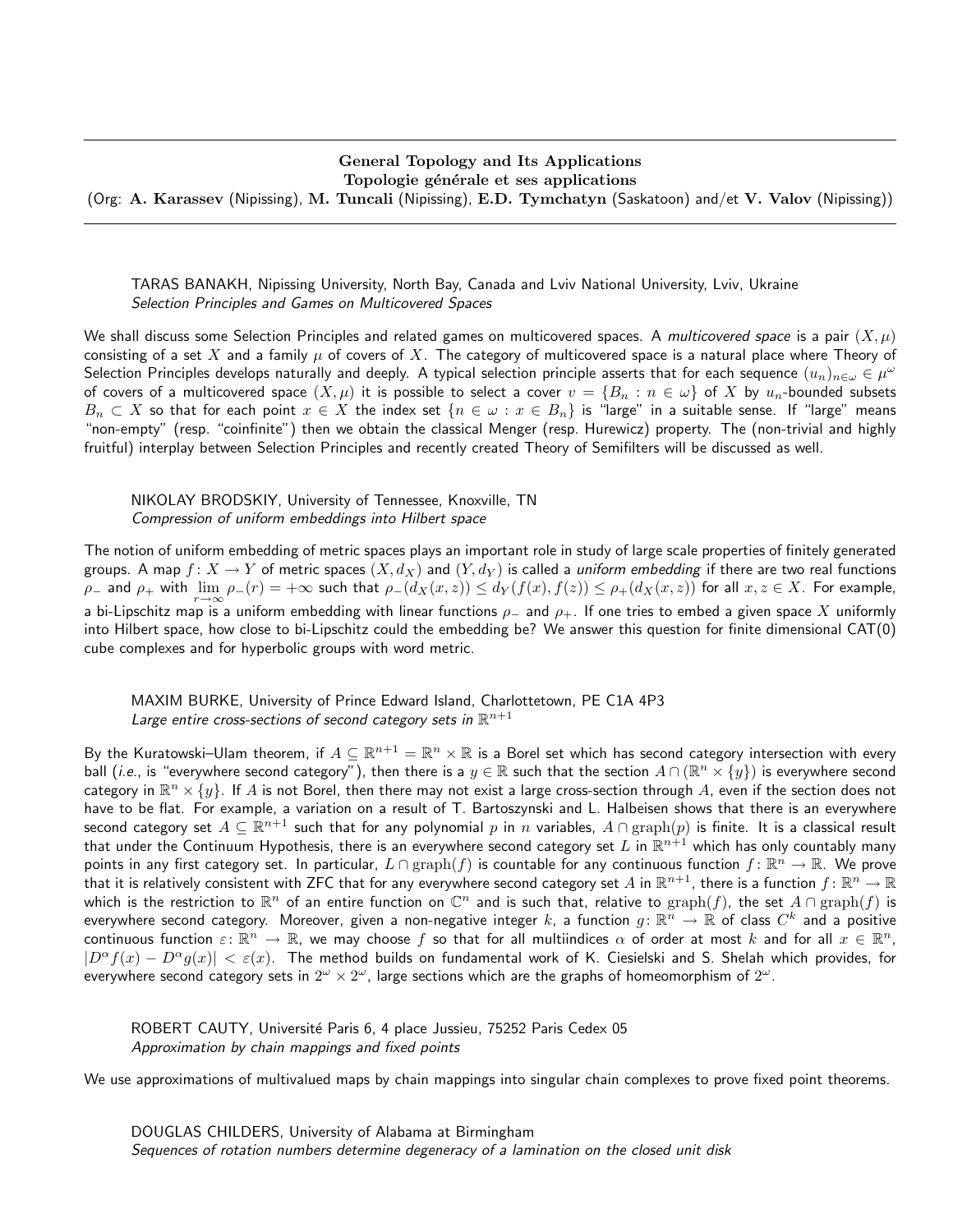Let  $S^1=\mathbb{R}/\mathbb{Z}$  denote the complex unit circle and define  $\sigma\colon S^1\mapsto S^1$  by  $\sigma(t)=2t\pmod 1$ . Thurston describes a collection of  $\sigma$ -invariant laminations on the complex unit disk  $\overline{D}$ , which gives a combinatoric parametrization of the Mandelbrot set. Each one of these laminations defines an equivalence relation  $\sim$  on  $S^1$  such that  $(\sigma,\sim)$  induces a map  $F\colon S^1/\sim\;\;\mapsto S^1/\sim\;.$  Often, there exists a quadratic polynomial P with Julia set J such that  $P|_J$  is semi-conjugate to F. However there are obstructions to this being true in general. One of these obstructions is that  $S^1/\sim$  could reduce to a point. In this case we call the lamination degenerate.

Bullett and Sentenac introduced the notion of a closed set having a sequence of rotation numbers for  $\sigma$ . This notion is related to "ouady tuning". We use this concept to give a necessary and sufficient condition for when the lamination is degenerate.

DALE DANIEL, Lamar University Applications of selections to the Hahn–Mazurkiewicz Problem

The Hahn–Mazurkiewicz Problem asks for conditions under which a Hausdorff space is the continuous image of a generalized arc. The first characterizations of continuous images of non-metric arcs were given by Bula and Turzanski and by Nikiel. Additional results include those of Mardešić, Treybig, and many others.

In a related study, we herein consider applications of selections (carriers) to the study of images of ordered compacta. In particular, let X be a compact ordered space, Y a Hausdorff space, and let  $F(Y)$  denote the family of all nonempty closed subsets of Y with the Vietoris topology. Assuming  $G: X \to F(Y)$  is continuous, we consider conditions under which G can be "lifted" to a continuous map of  $X$  onto  $Y$ .

This work relies heavily on work of R. S. Countryman as well as the theory of selections and that of continuous images of ordered compacta.

# DIKRAN DIKRANJAN, Udine University

Compact groups without endomorphisms with infiniteentropy

Let  $E$  denote the class of compact groups that admit no continuous endomorphism with infinite topological entropy.

(1) There exist connected infinite-dimensional groups in  $E$ , but all abelian groups in  $E$  are finite-dimensional.

(2) An abelian compact connected K group belongs to E iff K is finite-dimensional.

The non-connected groups in  $E$  are hard to describe even in the abelian case. In particular, we do not know the answer to the following question: does there exist an abelian totally disconnected group in  $E$  that has endomorphisms with positive entropy?

XABIER DOMINGUEZ, Universidad de A Coruña, Campus de Elviña s/n, 15071 A Coruña, Spain Asterisk topologies on the direct sum of topological Abelian groups

Let  $(G_i)_{i\in I}$  be a family of topological Abelian groups and let  $\bigoplus_{i\in I}G_i$  denote their algebraic direct sum, that is, the subgroup of the product  $\prod_{i\in I}G_i$  formed by those families  $x=(x(i))_{i\in I}$  for which  $x(i)=0$  for all but finitely many  $i\in I$ . If we let  $H^\wedge$ denote the character group of the Abelian group  $H$ , there are canonical algebraic isomorphisms

$$
\left(\prod_{i\in I}G_i\right)^\wedge\approx\bigoplus_{i\in I}G_i^\wedge\quad \left(\bigoplus_{i\in I}G_i\right)^\wedge\approx\prod_{i\in I}G_i^\wedge.
$$

Two significant group topologies arise on  $\bigoplus_{i\in I}G_i$  in a very natural way: the box topology  $\mathcal{T}_b$ , given by "rectangular" neighborhoods of zero, and the coproduct topology  $\mathcal{T}_f$ , which is the finest group topology on  $\bigoplus_{i\in I}G_i$  which makes all canonical inclusions continuous.

Nevertheless, in general none of them turns the above-mentioned isomorphisms into topological ones, when considering Tychonoff topology on the products, and compact-open topology on all dual groups. The analysis of such duality properties leads to the definition of an intermediate topology  $\mathcal{T}_{*}$ , the so-called *asterisk topology*, firstly introduced by Kaplan in 1948. Actually the lack of a natural generalization of Minkowski functional to groups gives rise to a number of variants of Kaplan's original definition. We shall survey what is known about the conditions under which such topologies are in fact the same, their behaviour with respect to duality, reflexivity and local quasi-convexity, and their relation with each other and with the box and coproduct topologies.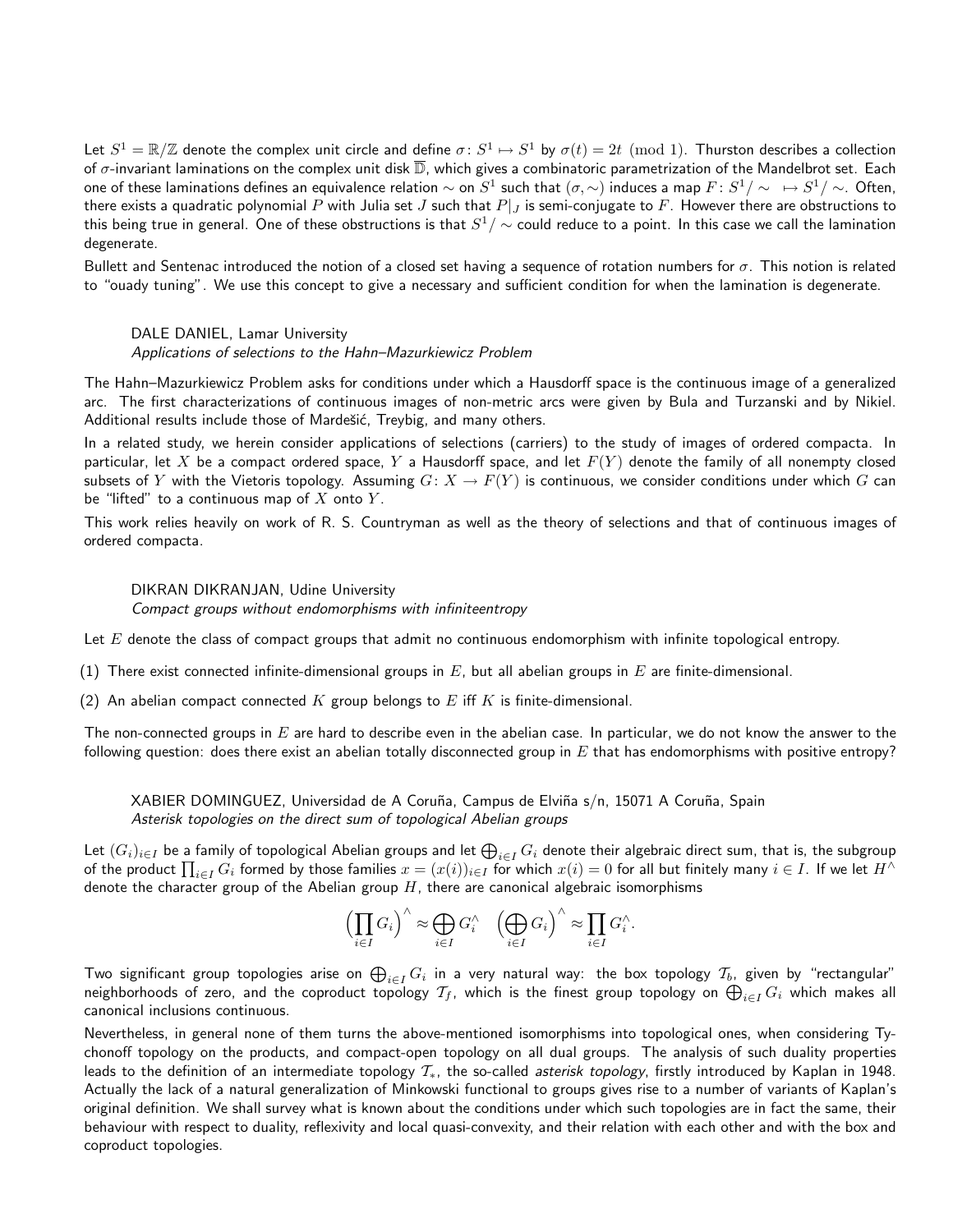#### JERZY DYDAK, University of Tennessee Extensions of maps to the projective plane

It is proved that for a 3-dimensional compact metrizable space X the infinite real projective space  $\mathbb{R}P^{\infty}$  is an absolute extensor of  $X$  if and only if the real projective plane  $\mathbb{R}P^2$  is an absolute extensor of  $X.$ 

VITALI FEDORCHUK, Moscow State University, Moscow, Russia Some new applications of resolutions

The method of resolutions was introduced in [1] (see also [2]). This method allows us to construct new spaces using given collections of spaces. Many examples of applications of this method are given in [3]. By applying iterated resolutions and fully closed mappings one can obtain more sophisticated examples [4]. Here we present several new applications of resolutions.

**Theorem 1** For any prime p there exists a 2-dimensional homogeneous separable first countable compact space  $T_p$  such that  $\dim(T_p \times T_q) = 3$  for  $p \neq q$ .

**Question 1** Are there homogeneous metrizable compacta X and Y such that  $\dim(X \times Y) < \dim X + \dim Y$ ?

Recent results by J. L. Bryant [5] imply that if  $X$  and  $Y$  are homogeneous metrizable ANR-compacta, then

$$
\dim(X \times Y) = \dim X + \dim Y \tag{1}
$$

**Question 2** Does the equality (1) hold if X is a homogeneous ANR-compactum and Y is an arbitrary (homogeneous) metrizable compactum?

**Remark 1** As for Question 1, we cannot omit homogeneity of Y, since Pontryagin's surface  $\Pi_2$  is homogeneous.

Another two results are joint with A. V. Ivanov and J. van Mill.

**Theorem 2 (CH; [6])** For every  $n \in \mathbf{N}$ , there exists a family of separable compacta  $X_i$ ,  $i \in \mathbf{N}$ , such that for every non-empty finite subset M of N and every non-empty closed subset F of  $\Pi_{i\in M}X_i$  we have  $\dim F = k(F)n$ , where  $k(F)$  is integer such that  $k(F) \geq 1$  for infinite F. Moreover,  $|F| = 2<sup>c</sup>$  for infinite closed F.

**Theorem 3 (CH; [6])** There exists an infinite separable compactum X such that for any positive integer m, if F is an infinite closed subset of  $X^m$ , then  $|F| = 2^c$  and F is strongly infinite-dimensional.

**Question 3** Does there exist in ZFC an *n*-dimensional compactum  $Y_n$ ,  $n \geq 2$ , such that for every  $m \geq 2$ , every non-empty closed subset  $F$  of  $Y_n^m$  has dimension  $kn$ , where  $k$  is some integer between  $0$  and  $m$ ?

**Question 4** Does there exist in ZFC an infinite-dimensional compactum Z such that for every non-empty closed subset F of  $Z^2$  we have either  $\dim F = 0$  or  $F$  is infinite-dimensional?

# References

- [1] V. V. Fedorchuk, Bicompacta with non-coinciding dimensionalities. Soviet Math. Dokl. 9(1968), 1148–1150.
- [2] V. V. Fedorchuk and K. P. Hart, d-23 Special Constructions. In: Encyclopedia of General Topology (K. P. Hart, J. Nagata and J. E. Vaughan, eds.), Elsevier Science Ltd., 2004, 229–232.
- [3] S. Watson, The construction of topological spaces: planks and resolutions. In: Recent Progress in General Topology (M. Husek and J. van Mill, eds.), North-Holland Publishing Co., Amsterdam, 1992, 673–757.
- [4] V. V. Fedorchuk, Fully closed mappings and their applications. (Russian) Fundament. i Prikl. Matem. (4) 9(2003), 105–235; J. Math. Sci. (New York), to appear.
- [5] J. L. Bryant, Reflections on the Bing–Borsuk conjecture. Preprint, 2003, 1–4.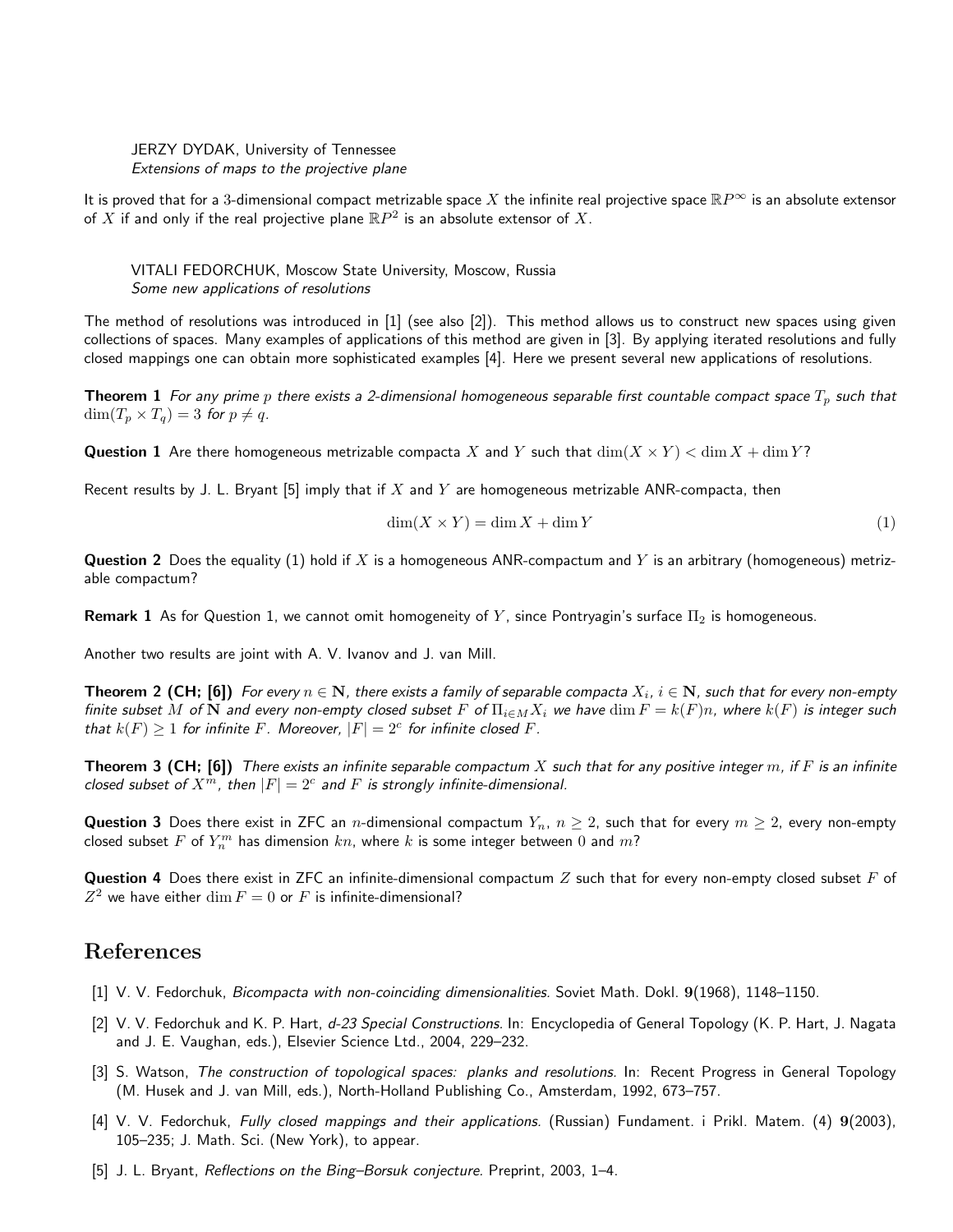[6] V. V. Fedorchuk, A. V. Ivanov and J. van Mill, Intermediate dimensions of products. Topology Appl., submitted.

# GARY GRUENHAGE, Auburn University, Auburn, AL, USA The Baire property of function spaces with the compact-open topology

We discuss some recent results on the topic of the title.

### VALENTIN GUTEV, University of KwaZulu–Natal Completeness, sections and selections

As a rule, most of the classical Michael-type selection theorems for the existence of single-valued continuous selections are analogues and, in certain respects, generalizations of ordinary extension theorems. In contrast to this, most of the selection theorems for the existence of semi-continuous set-valued selections seem to have no proper analogues in the extension theory. In this talk, we will discuss the role of the "selection" condition in such theorem, and how it is related to the metrizability of the range of the corresponding set-valued mappings.

## KAZUHIRO KAWAMURA, Institute of Mathematics, University of Tsukuba Continuous (approximate) roots of continuous functions on compacta

For a compact Hausdorff space X,  $C(X)$  denotes the ring of all continuous complex-valued functions on X. The ring  $C(X)$  is said to be algebraically closed if each monic polynomial with  $C(X)$ -coefficients has a root in  $C(X)$ . Starting with a classical theorem due to Countryman, Jr., we discuss a problem on topological characterizations of X with  $C(X)$  being algebraically closed. Also the existence of "approximate roots" and related topics will be discussed.

The present talk is based on joint works with A. Chigogidze, A. Karasev, T. Miura and V. Valov.

### KRYSTYNA KUPERBERG, Auburn University, Auburn, AL 36849, USA Wild and 2-wild trajectories

A trajectory of a flow on a 3-manifold is wild if the closure of at least one of the semi-trajectories is a wild arc. A trajectory is 2-wild if the closure of each semi-trajectory is a wild arc.

We describe a method of embedding wild trajectories in flows on 3-manifolds. This method yields interesting examples of dynamical systems. In particular, every boundary-less 3-manifold admits a flow with a discrete set of fixed points and such that the closure of every non-trivial trajectory is 2-wild, which answers a question posed at the 2004 Spring Topology and Dynamics Conference.

# JOHN C. MAYER, University of Alabama at Birmingham Thurston laminations of the unit disk, equivalence relations, and polynomial Julia sets

In a widely circulated preprint (1984) William Thurston introduced the notion of a (geodesic) lamination of the unit disk. Laminations are combinatorial/geometric/topological objects used to study Julia sets of polynomials in analytic complex dynamics. A lamination of the unit disk is a closed collection of chords of the disk that do not cross each other (they may touch at endpoints). Consider the power map  $f(z) = z^d, \ d > 1$ , on the unit circle; extend  $f$  linearly to the lamination (the chords). A chord is critical if its endpoints map to one point. A lamination is invariant if the collection maps to itself forward and backward, with  $d$ -many disjoint pre-images of each chord backward, and  $f$  extends linearly to a positively-oriented confluent map of the disk to itself. The plan is that

- (1) a lamination is determined by 'pulling back' a set of critical chords,
- (2) the lamination naturally induces an equivalence relation on the unit circle,
- (3) the quotient space of the circle under this equivalence relation is a topological Julia set, and
- (4) the topological Julia set is dynamically (and topologically) equivalent to an analytic Julia set for some degree  $d$  polynomial.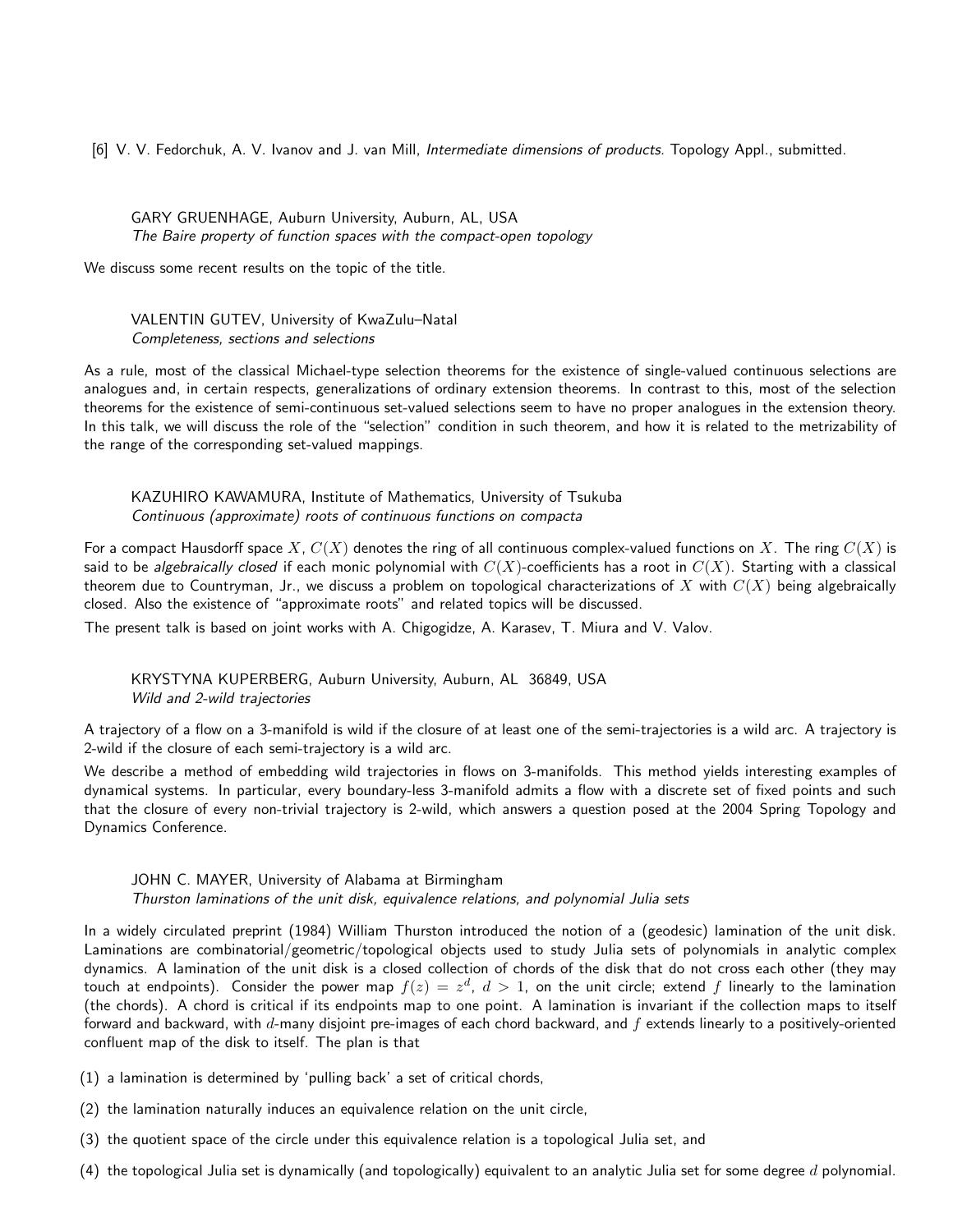But there are obstructions to the fulfillment of the plan. Thurston completed most of the plan for  $d = 2$ , but left some questions unanswered. Moreover, fundamental questions remain unanswered for  $d > 2$ , but recent progress has been made. In particular, one obstruction is that the lamination determined by a collection of critical chords may naturally induce a degenerate equivalence relation, collapsing the circle to a point in the quotient. In this talk, we show how the obstruction arises in degree  $d = 2$ , and give some insight into degree  $d = 3$  and greater. In a subsequent talk at this meeting, D. Childers provides a complete solution to when degeneracy occurs, for degree  $d = 2$ , in terms of the dynamics of the critical chord, answering an implicit question of Thurston.

This talk is mostly joint work with members of the UAB Laminations Seminar: A. Blokh, L. Oversteegen, D. Childers, G. Brouwer, C. Curry, and P. Eslami.

CHRIS MOURON, Rhodes College Periodic points of functions on simple triod-like continua

A continuum X is simple triod-like if for every  $\epsilon > 0$  there exists a continuous function  $g_{\epsilon}: X \longrightarrow T$  such that T is a simple triod and for every  $t\in T$ ,  $\mathrm{diam}\big((g_\epsilon(t))^{-1}\big)<\epsilon.$  I will discuss the techniques used in showing when a map  $f\colon X\longrightarrow X$  has a periodic point where  $X$  is a simple triod-like continuum.

LEX OVERSTEEGEN, UAB, Birmingham, AL 35294, USA On the structure of pseudo convex sets in the sphere

A connected open subset U of the sphere is called pseudo convex if for all points  $z$  in U there exist at most two closest points in the boundary of  $U$ . Answering a question by David Herron and David Minda, we show that such a set has at most two boundary components. We also provide a detailed analysis of sets with this property.

BRIAN RAINES, Baylor University, Waco, TX 76798-7328 Inverse limit spaces arising from problems in economics

We discuss economic models for which the space of predicted future states is an inverse limit space.

JURIS STEPRANS, York University Products of Sequential CLP-compact spaces

The class of spaces which have the property that every cover by clopen sets has a finite subcover was introduced by A. Sostaks. These spaces are now known as CLP-compact spaces and it has emerged that much of the interesting behaviour of this class derives from the possibility that the product of two topological spaces contains clopen sets which do not belong to the algebra generated by the product of the algebras of clopen sets in each factor. Hence the productive nature of CLP-compactness poses certain problems not occurring in the classical case. Indeed, the problem of finding weak hypotheses under which the product of CLP-compact spaces is CLP-compact should still be considered to be open even though some progress has been recorded. It will be shown that the product of finitely many sequential, CLP-compact spaces is CLP-compact.

PAUL SZEPTYCKI, York University, Toronto, ON M3J 1P3 Transversals of almost disjoint families

For a family of sets  $A$ , a set  $X$  and a cardinal  $k$  (usually  $\leq \omega$ ),  $X$  is said to be a  $k$ -transversal of  $A$  if  $X\subseteq\bigcup A$  and  $0 \neq |a \cap X| < k$  for each  $a \in A$ . If  $k = 2$  we will say that X is a transversal of A. X is said to be a Bernstein set for A if  $\emptyset \neq a \cap X \neq a$  for each  $a \in A$ . When an almost disjoint family admits a k-transversal or a Bernstein set was first studied in [1] motivated mainly by applications in topology.

We consider here a weaker property:

**Definition** Given a family of sets  $A$ ,  $A$  is said to admit a  $\sigma$ -transversal if  $A$  can be written as  $A=\bigcup\{A_n:n\in\omega\}$  such that each  $A_n$  admits a transversal.

The restriction that an almost disjoint family admits a transversal is quite strong and not of much interest. However, quite a wide class of almost disjoint families admit  $\sigma$ -transversals. We consider the question when an almost disjoint family admits a  $\sigma$ -transversal and present some examples and applications.